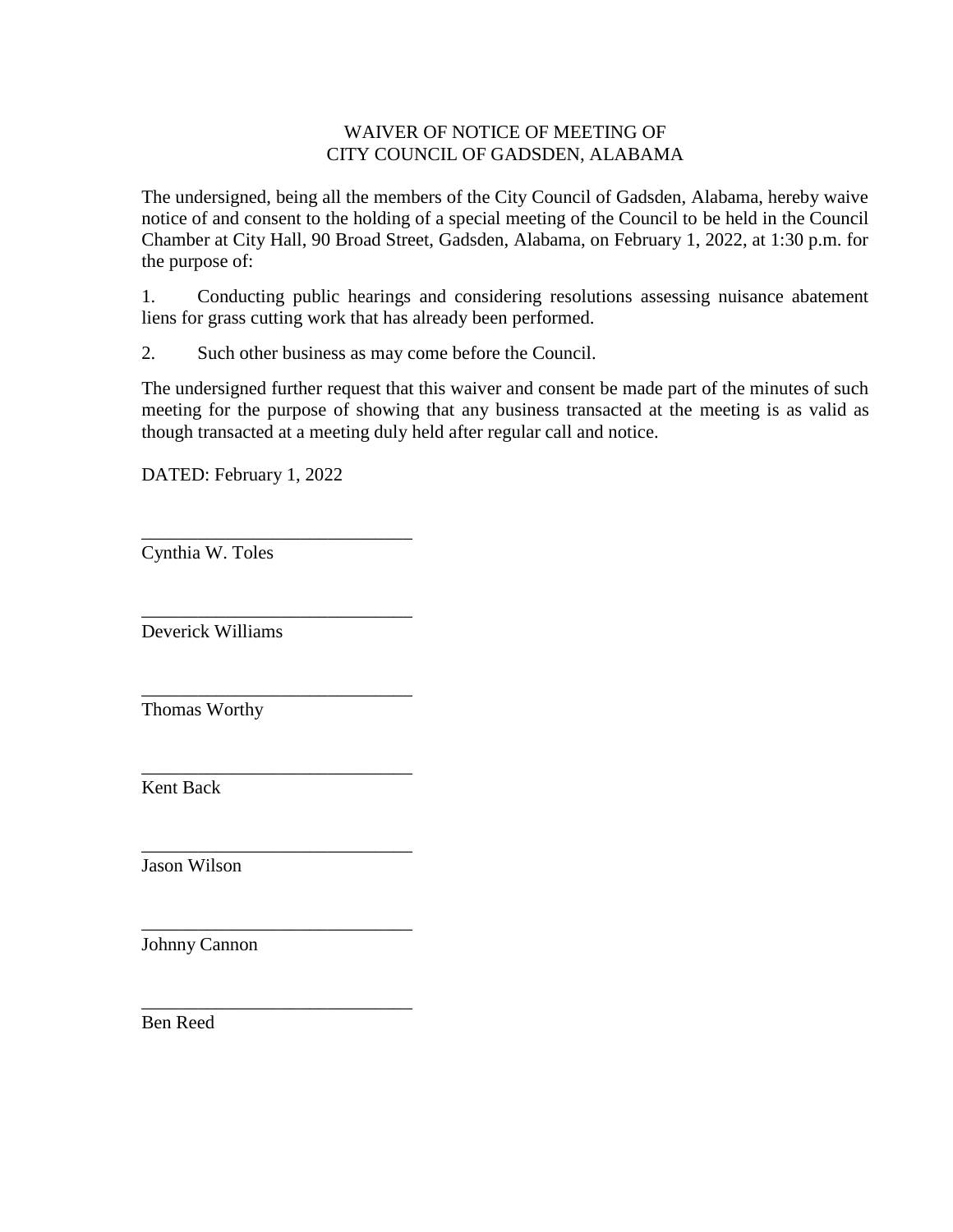## SPECIAL CALLED COUNCIL MEETING COUNCIL CHAMBER - CITY HALL - GADSDEN, ALABAMA FEBRUARY 1, 2022 - 1:30 P.M.

The City Council met on February 1, 2022, in special session.

The meeting was called to order at 1:30 p.m. by Council President Toles. On roll call by the City Clerk, Iva Nelson, the following council members answered present: Toles, Worthy, Back, Cannon and Reed. The clerk stated a quorum was present and the meeting was open for business. Councilmen Williams and Wilson were absent.

### PUBLIC HEARINGS

President Toles stated this was the time and place as advertised to conduct the following public hearings:

(1) The floor was opened to allow anyone to speak for or in opposition to a resolution assessing a nuisance abatement lien on property at 108  $7<sup>th</sup>$  Street North, Tuscacal, LLC being the last known owner. No one spoke. The following resolution was introduced in writing for consideration:

## RESOLUTION NO. R-32-22

## ASSESSING NUISANCE ABATEMENT LIEN AGAINST PROPERTY

(Assessing Nuisance Abatement Lien for Grass Cutting - \$251.00 - 108 7th Street North - District 2 - Tuscacal, LLC)

Councilman Worthy moved to adopt the resolution as introduced, which motion was seconded by Councilman Reed and unanimously adopted.

(2) The floor was opened to allow anyone to speak for or in opposition to a resolution assessing a nuisance abatement lien on property at  $2028<sup>th</sup>$  Street North, Hugh J. Robinson being the last known owner. No one spoke. The following resolution was introduced in writing for consideration:

## RESOLUTION NO. R-33-22

## ASSESSING NUISANCE ABATEMENT LIEN AGAINST PROPERTY

(Assessing Nuisance Abatement Lien for Grass Cutting - \$401.00 - 202 8th Street North - District 2 - Hugh J. Robinson)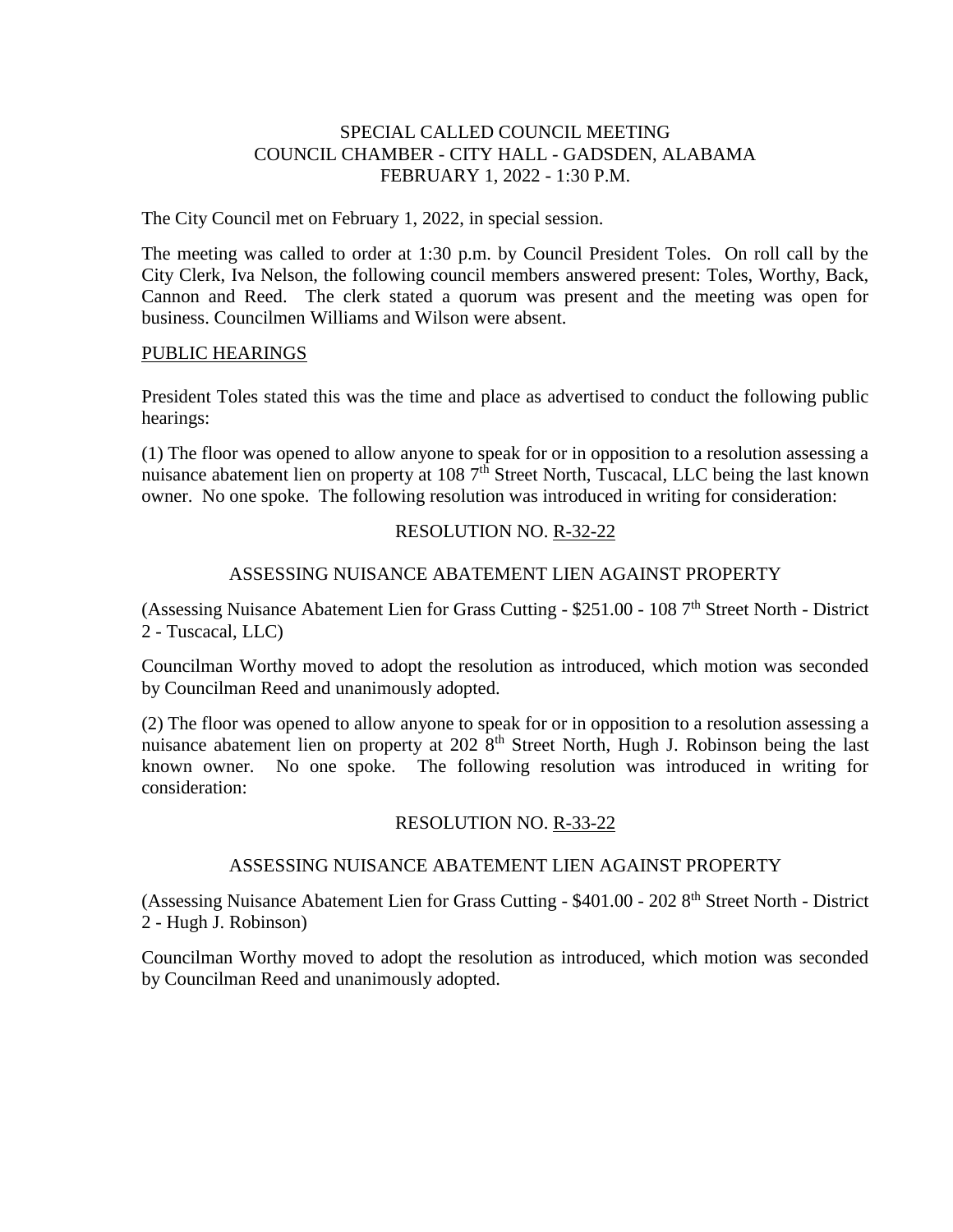(3) The floor was opened to allow anyone to speak for or in opposition to a resolution assessing a nuisance abatement lien on property at 601 Abercrombie Street, Michael Densmore and Lafarris Winston being the last known owners. No one spoke. The following resolution was introduced in writing for consideration:

## RESOLUTION NO. R-34-22

### ASSESSING NUISANCE ABATEMENT LIEN AGAINST PROPERTY

(Assessing Nuisance Abatement Lien for Grass Cutting - \$251.00 - 601 Abercrombie Street - District 3 - Michael Densmore; Lafarris Winston)

Councilman Worthy moved to adopt the resolution as introduced, which motion was seconded by Councilman Reed and unanimously adopted.

(4) The floor was opened to allow anyone to speak for or in opposition to a resolution assessing a nuisance abatement lien on property at 908 Anna Street, JR Properties, LLC, Diana Jazmin Rivas, and John Ray being the last known owners. No one spoke. The following resolution was introduced in writing for consideration:

## RESOLUTION NO. R-35-22

## ASSESSING NUISANCE ABATEMENT LIEN AGAINST PROPERTY

(Assessing Nuisance Abatement Lien for Grass Cutting - \$251.00 - 908 Anna Street - District 4 - JR Properties, LLC; Diana Jazmin Rivas; John Ray)

Councilman Worthy moved to adopt the resolution as introduced, which motion was seconded by Councilman Reed and unanimously adopted.

(5) The floor was opened to allow anyone to speak for or in opposition to a resolution assessing a nuisance abatement lien on property at 1653 Arrowhead Drive, Guardian Tax AL, LLC and Cazenovia Funding II, LLC being the last known owners. No one spoke. The following resolution was introduced in writing for consideration:

#### RESOLUTION NO. R-36-22

#### ASSESSING NUISANCE ABATEMENT LIEN AGAINST PROPERTY

(Assessing Nuisance Abatement Lien for Grass Cutting - \$251.00 - 1653 Arrowhead Drive - District 1 - Guardian Tax AL, LLC; Cazenovia Funding II, LLC)

Councilman Worthy moved to adopt the resolution as introduced, which motion was seconded by Councilman Reed and unanimously adopted.

(6) The floor was opened to allow anyone to speak for or in opposition to a resolution assessing a nuisance abatement lien on property at 807 Avenue E, Dorothy Looney, Cedric Pope, and Dorothy Looney, c/o Sonya Rivers, being the last known owners. No one spoke. The following resolution was introduced in writing for consideration: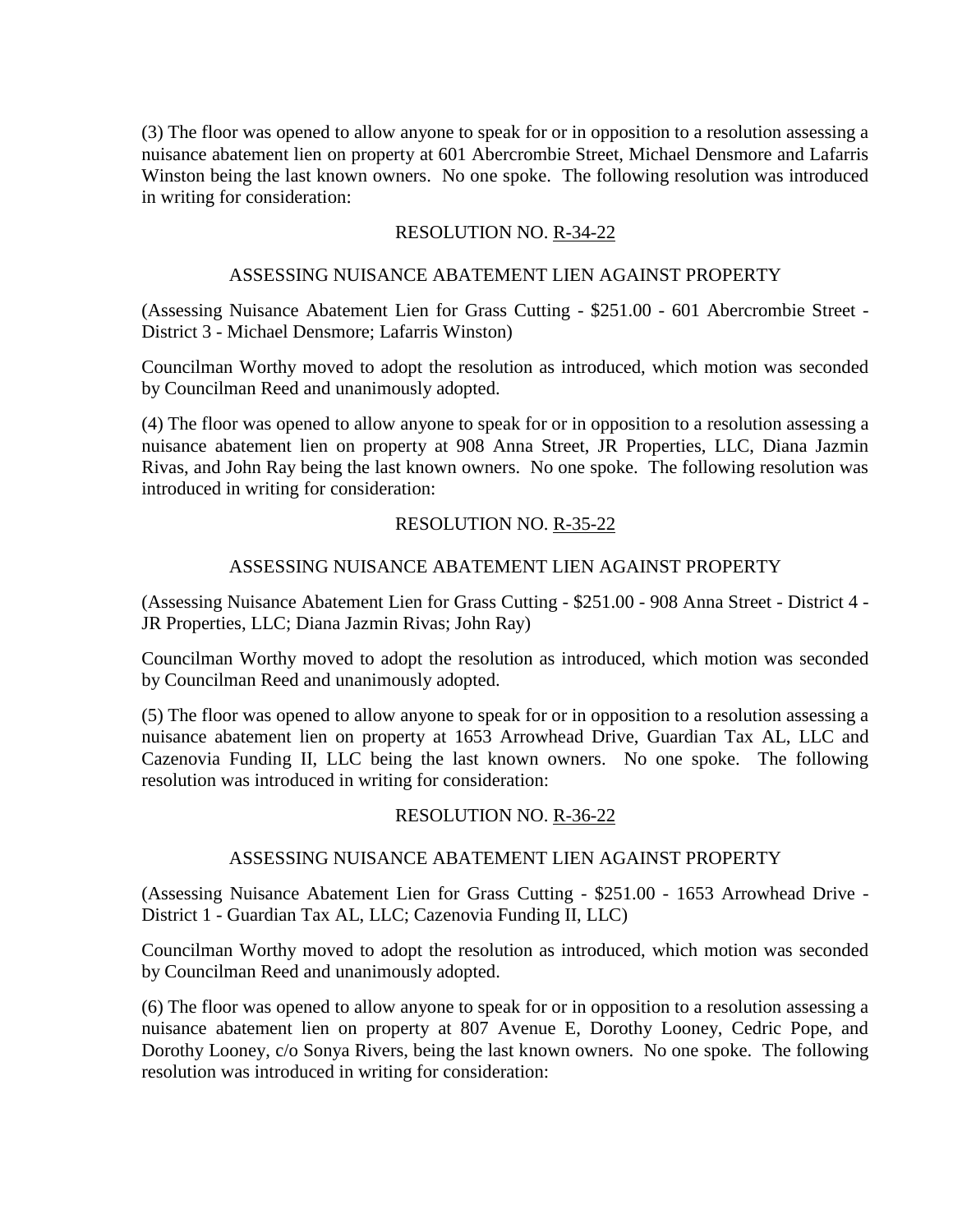# RESOLUTION NO. R-37-22

## ASSESSING NUISANCE ABATEMENT LIEN AGAINST PROPERTY

(Assessing Nuisance Abatement Lien for Grass Cutting - \$251.00 - 807 Avenue E - District 3 - Dorothy Looney; Cedric Pope; Dorothy Looney, c/o Sonya Rivers)

Councilman Worthy moved to adopt the resolution as introduced, which motion was seconded by Councilman Reed and unanimously adopted.

(7) The floor was opened to allow anyone to speak for or in opposition to a resolution assessing a nuisance abatement lien on property at 818 Avenue F, J.T. Williams, ETALS, c/o Ms. Jay Williams, being the last known owners. No one spoke. The following resolution was introduced in writing for consideration:

## RESOLUTION NO. R-38-22

## ASSESSING NUISANCE ABATEMENT LIEN AGAINST PROPERTY

(Assessing Nuisance Abatement Lien for Grass Cutting - \$251.00 - 818 Avenue F - District 3 - J.T. Williams, ETALS, c/o Ms. Jay Williams)

Councilman Worthy moved to adopt the resolution as introduced, which motion was seconded by Councilman Reed and unanimously adopted.

(8) The floor was opened to allow anyone to speak for or in opposition to a resolution assessing a nuisance abatement lien on property at 929 Avenue F, Lorene Harrell heirs, c/o Dexter Harrell, being the last known owners. No one spoke. The following resolution was introduced in writing for consideration:

## RESOLUTION NO. R-39-22

## ASSESSING NUISANCE ABATEMENT LIEN AGAINST PROPERTY

(Assessing Nuisance Abatement Lien for Grass Cutting - \$251.00 - 929 Avenue F - District 3 - Lorene Harrell heirs, c/o Dexter Harrell)

Councilman Worthy moved to adopt the resolution as introduced, which motion was seconded by Councilman Reed and unanimously adopted.

(9) The floor was opened to allow anyone to speak for or in opposition to a resolution assessing a nuisance abatement lien on property at 108 Chiefton Way, Tuscacal, LLC being the last known owner. No one spoke. The following resolution was introduced in writing for consideration:

## RESOLUTION NO. R-40-22

## ASSESSING NUISANCE ABATEMENT LIEN AGAINST PROPERTY

(Assessing Nuisance Abatement Lien for Grass Cutting - \$251.00 - 108 Chiefton Way - District 1 - Tuscacal, LLC)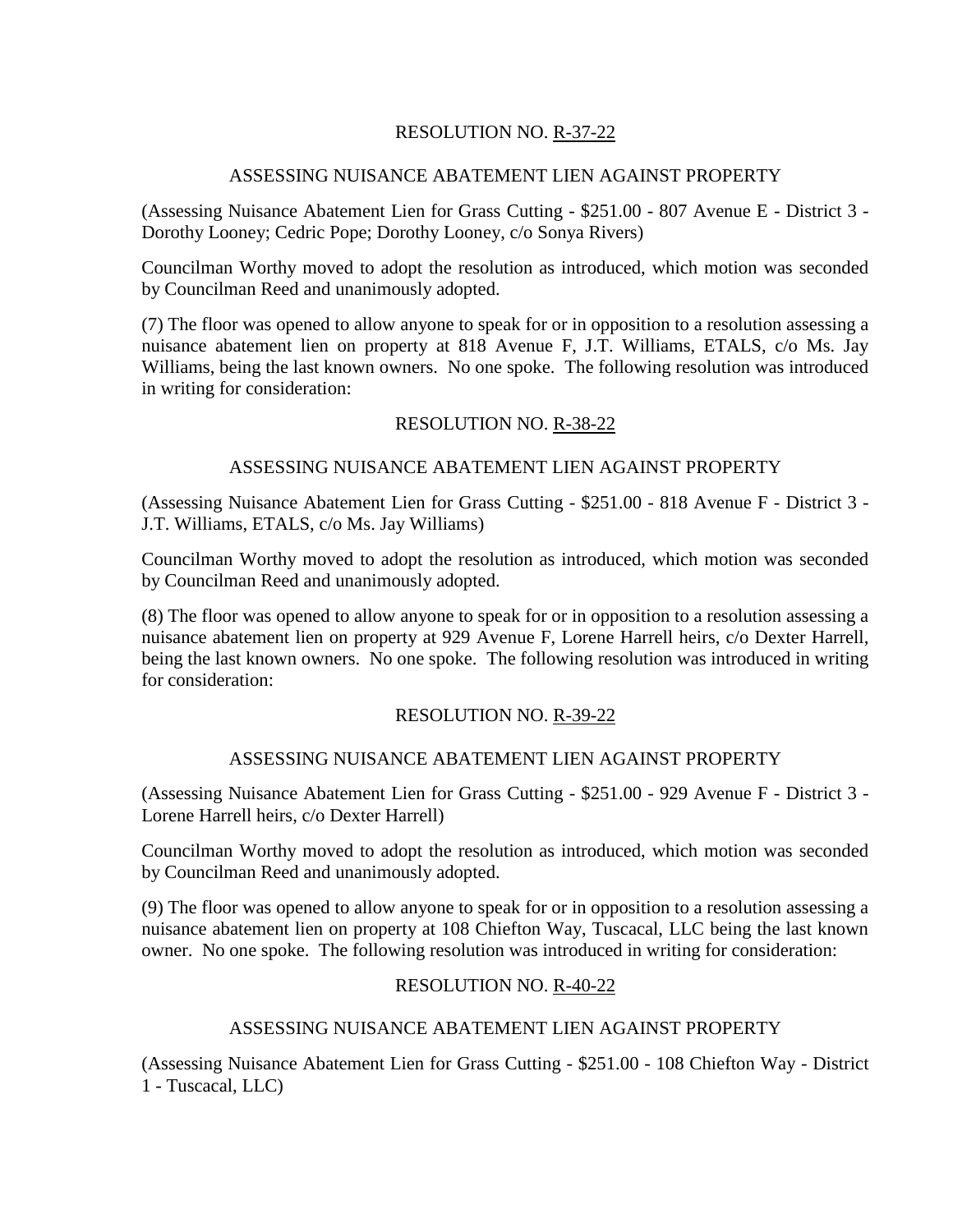(10) The floor was opened to allow anyone to speak for or in opposition to a resolution assessing a nuisance abatement lien on property at 400 Coolridge Street, Thelma Lenoir being the last known owner. No one spoke. The following resolution was introduced in writing for consideration:

## RESOLUTION NO. R-41-22

### ASSESSING NUISANCE ABATEMENT LIEN AGAINST PROPERTY

(Assessing Nuisance Abatement Lien for Grass Cutting - \$251.00 - 400 Coolridge Street - District 1 - Thelma Lenoir)

Councilman Worthy moved to adopt the resolution as introduced, which motion was seconded by Councilman Reed and unanimously adopted.

(11) The floor was opened to allow anyone to speak for or in opposition to a resolution assessing a nuisance abatement lien in the amount of \$251.00 on property at 203 Davis Street in District 1, Elfido Ovalle, Jose P. Infante, and Elizabeth Godines being the last known owners. Elizabeth Godines asked when the grass was cut, noting the person they were making payments to for the house stopped paying taxes and is in jail. She purchased a tax deed on November 12, 2020. Brian Harbison, Building Official, stated the first notice was provided in April 2020, and the grass was cut on October 26, 2020. Councilman Worthy moved to consider the resolution, which motion was seconded by Councilman Reed, and the resolution failed to be adopted by the following vote:

AYES: None

NAYS: Toles, Worthy, Back, Cannon, Reed

(12) The floor was opened to allow anyone to speak for or in opposition to a resolution assessing a nuisance abatement lien in the amount of \$251.00 on property at 202 E. Cherry Street in District 4, Shannon Humphrey and Tasha Stone, c/o N. Gregory Bledsoe, being the last known owners. (Jan Henson, Building Department, had advised the owner could not appear today.) Councilman Worthy moved to table the resolution for one year to give the owner an opportunity to make payments. The motion was seconded by Councilman Reed and unanimously carried.

(13) The floor was opened to allow anyone to speak for or in opposition to a resolution assessing a nuisance abatement lien on property at 242 E. Cherry Street, Tuscacal, LLC being the last known owner. No one spoke. The following resolution was introduced in writing for consideration:

## RESOLUTION NO. R-42-22

## ASSESSING NUISANCE ABATEMENT LIEN AGAINST PROPERTY

(Assessing Nuisance Abatement Lien for Grass Cutting - \$251.00 - 242 E. Cherry Street - District 4 - Tuscacal, LLC)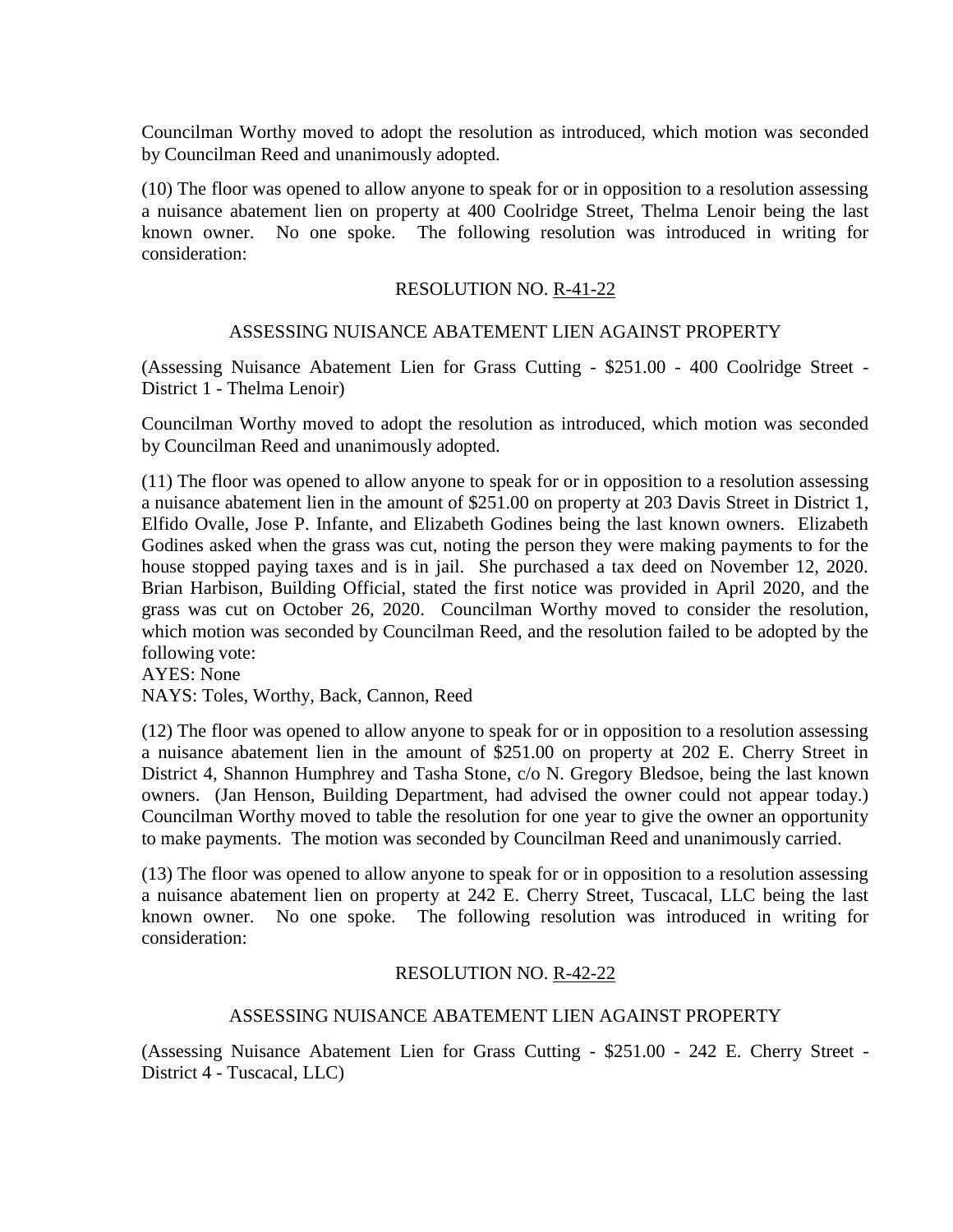(14) The floor was opened to allow anyone to speak for or in opposition to a resolution assessing a nuisance abatement lien on property at 1411 Eastview Avenue, Kelvin & Mary Bothwell being the last known owners. No one spoke. The following resolution was introduced in writing for consideration:

### RESOLUTION NO. R-43-22

#### ASSESSING NUISANCE ABATEMENT LIEN AGAINST PROPERTY

(Assessing Nuisance Abatement Lien for Grass Cutting - \$251.00 - 1411 Eastview Avenue - District 1 - Kelvin & Mary Bothwell)

Councilman Worthy moved to adopt the resolution as introduced, which motion was seconded by Councilman Reed and unanimously adopted.

(15) The floor was opened to allow anyone to speak for or in opposition to a resolution assessing a nuisance abatement lien on property at 403 Elmwood Avenue, Brian Stansell being the last known owner. No one spoke. The following resolution was introduced in writing for consideration:

## RESOLUTION NO. R-44-22

## ASSESSING NUISANCE ABATEMENT LIEN AGAINST PROPERTY

(Assessing Nuisance Abatement Lien for Grass Cutting - \$251.00 - 403 Elmwood Avenue - District 2 - Brian Stansell)

Councilman Worthy moved to adopt the resolution as introduced, which motion was seconded by Councilman Reed and unanimously adopted.

(16) The floor was opened to allow anyone to speak for or in opposition to a resolution assessing a nuisance abatement lien on property at 1214 Grant Avenue, Tuscacal, LLC being the last known owner. No one spoke. The following resolution was introduced in writing for consideration:

#### RESOLUTION NO. R-45-22

## ASSESSING NUISANCE ABATEMENT LIEN AGAINST PROPERTY

(Assessing Nuisance Abatement Lien for Grass Cutting - \$251.00 - 1214 Grant Avenue - District 2 - Tuscacal, LLC)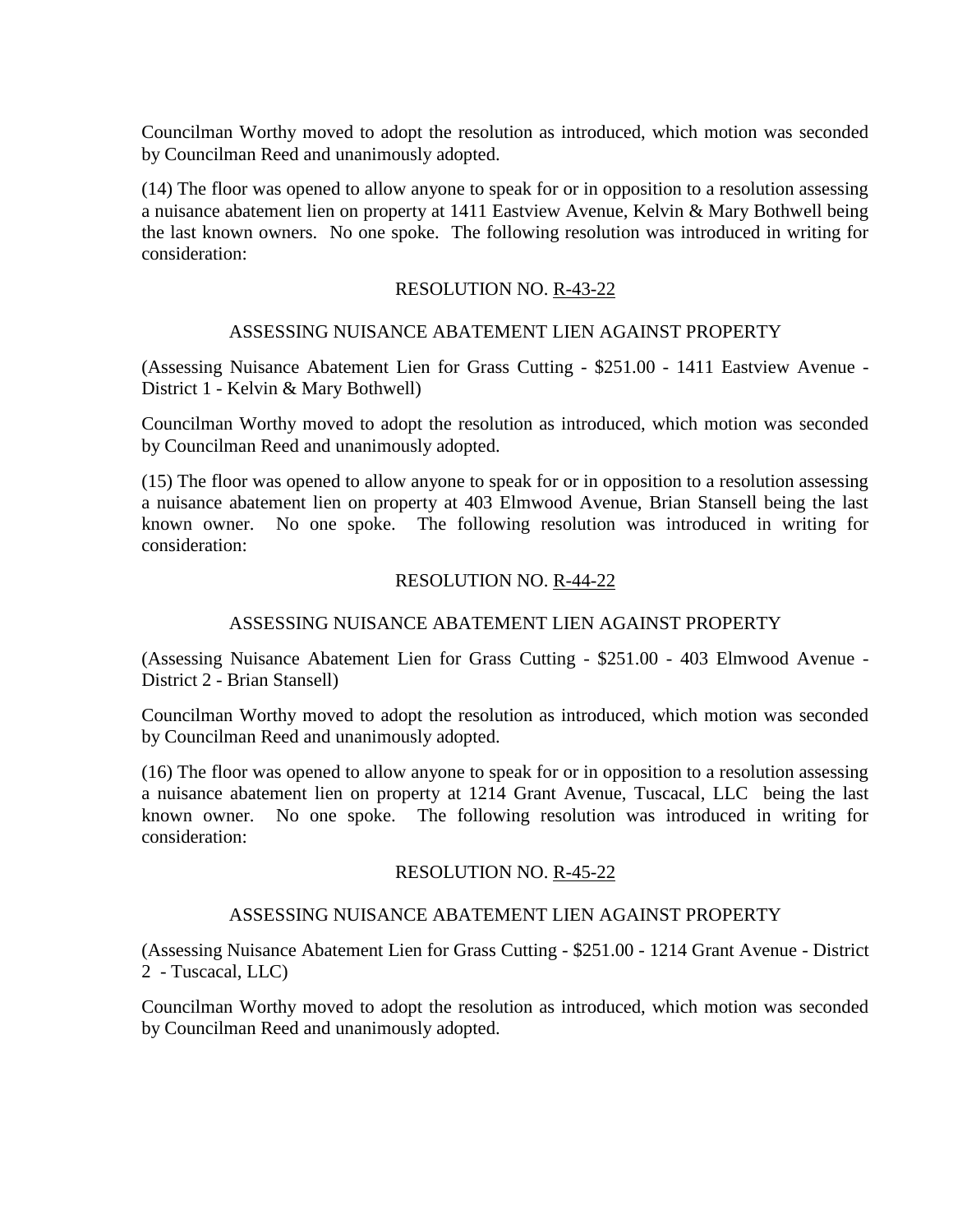(17) The floor was opened to allow anyone to speak for or in opposition to a resolution assessing a nuisance abatement lien on property at 522 Hillyer Street, HGM Holdings, LLC being the last known owner. No one spoke. The following resolution was introduced in writing for consideration:

## RESOLUTION NO. R-46-22

## ASSESSING NUISANCE ABATEMENT LIEN AGAINST PROPERTY

(Assessing Nuisance Abatement Lien for Grass Cutting - \$251.00 - 522 Hillyer Street - District 3 - HGM Holdings, LLC)

Councilman Worthy moved to adopt the resolution as introduced, which motion was seconded by Councilman Reed and unanimously adopted.

(18) The floor was opened to allow anyone to speak for or in opposition to a resolution assessing a nuisance abatement lien in the amount of \$251.00 on property at 310 Keeling Road in District 1, True Deliverance Divine Apostolic Truth being the last known owner. No one spoke. (The Building Department had advised the owner is currently making payments.) Councilman Worthy moved to table the resolution for one year, which motion was seconded by Councilman Reed and unanimously carried.

(19) The floor was opened to allow anyone to speak for or in opposition to a resolution assessing a nuisance abatement lien on property at 429 Keeling Road, G.D. Horton, ET AL, c/o Milton Woods being the last known owners. No one spoke. The following resolution was introduced in writing for consideration:

# RESOLUTION NO. R-47-22

## ASSESSING NUISANCE ABATEMENT LIEN AGAINST PROPERTY

(Assessing Nuisance Abatement Lien for Grass Cutting - \$251.00 - 429 Keeling Road - District 1 - G.D. Horton, ET AL, c/o Milton Woods)

Councilman Worthy moved to adopt the resolution as introduced, which motion was seconded by Councilman Reed and unanimously adopted.

(20) The floor was opened to allow anyone to speak for or in opposition to a resolution assessing a nuisance abatement lien on property at 1505 Kentucky Avenue, Chris Wagner being the last known owner. No one spoke. The following resolution was introduced in writing for consideration:

## RESOLUTION NO. R-48-22

## ASSESSING NUISANCE ABATEMENT LIEN AGAINST PROPERTY

(Assessing Nuisance Abatement Lien for Grass Cutting - \$251.00 - 1505 Kentucky Avenue - District 1 - Chris Wagner)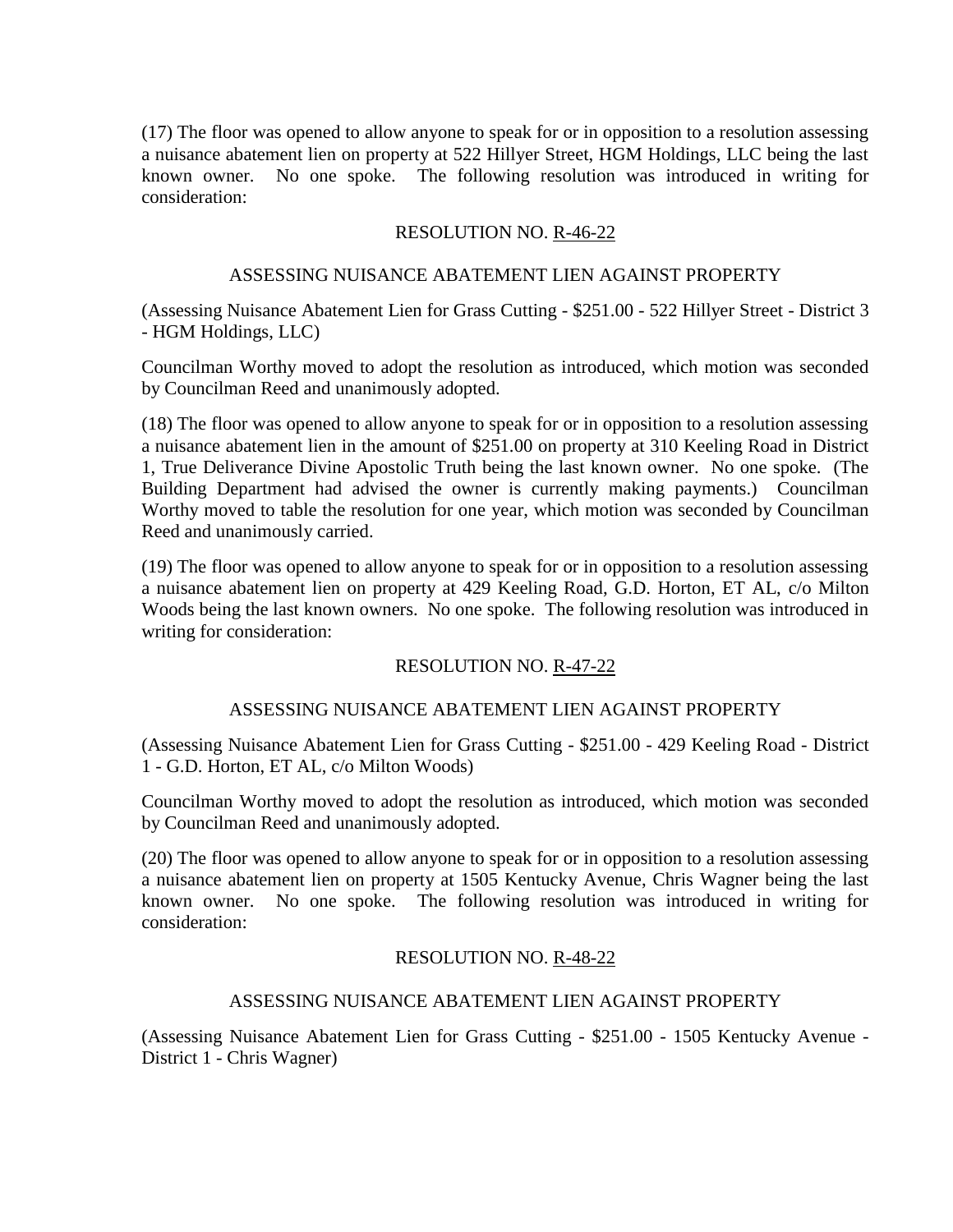(21) The floor was opened to allow anyone to speak for or in opposition to a resolution assessing a nuisance abatement lien on property at 511 Lincoln Street, Heriberton & Courtney Avilla being the last known owners. No one spoke. The following resolution was introduced in writing for consideration:

## RESOLUTION NO. R-49-22

### ASSESSING NUISANCE ABATEMENT LIEN AGAINST PROPERTY

(Assessing Nuisance Abatement Lien for Grass Cutting - \$251.00 - 511 Lincoln Street - District 6 - Heriberton & Courtney Avilla)

Councilman Worthy moved to adopt the resolution as introduced, which motion was seconded by Councilman Reed and unanimously adopted.

(22) The floor was opened to allow anyone to speak for or in opposition to a resolution assessing a nuisance abatement lien on property at 1148 Litchfield Avenue, L.A. & Della Mae Warren, LF EST, c/o Horace Warren being the last known owners. No one spoke. The following resolution was introduced in writing for consideration:

## RESOLUTION NO. R-50-22

## ASSESSING NUISANCE ABATEMENT LIEN AGAINST PROPERTY

(Assessing Nuisance Abatement Lien for Grass Cutting - \$251.00 - 1148 Litchfield Avenue - District 1 - L.A. & Della Mae Warren, LF EST, c/o Horace Warren)

Councilman Worthy moved to adopt the resolution as introduced, which motion was seconded by Councilman Reed and unanimously adopted.

(23) The floor was opened to allow anyone to speak for or in opposition to a resolution assessing a nuisance abatement lien on property at 422 Madison Circle, Sandra Watson, c/o Walter Watson, being the last known owner. No one spoke. The following resolution was introduced in writing for consideration:

## RESOLUTION NO. R-51-22

## ASSESSING NUISANCE ABATEMENT LIEN AGAINST PROPERTY

(Assessing Nuisance Abatement Lien for Grass Cutting - \$251.00 - 422 Madison Circle - District 6 - Sandra Watson, c/o Walter Watson)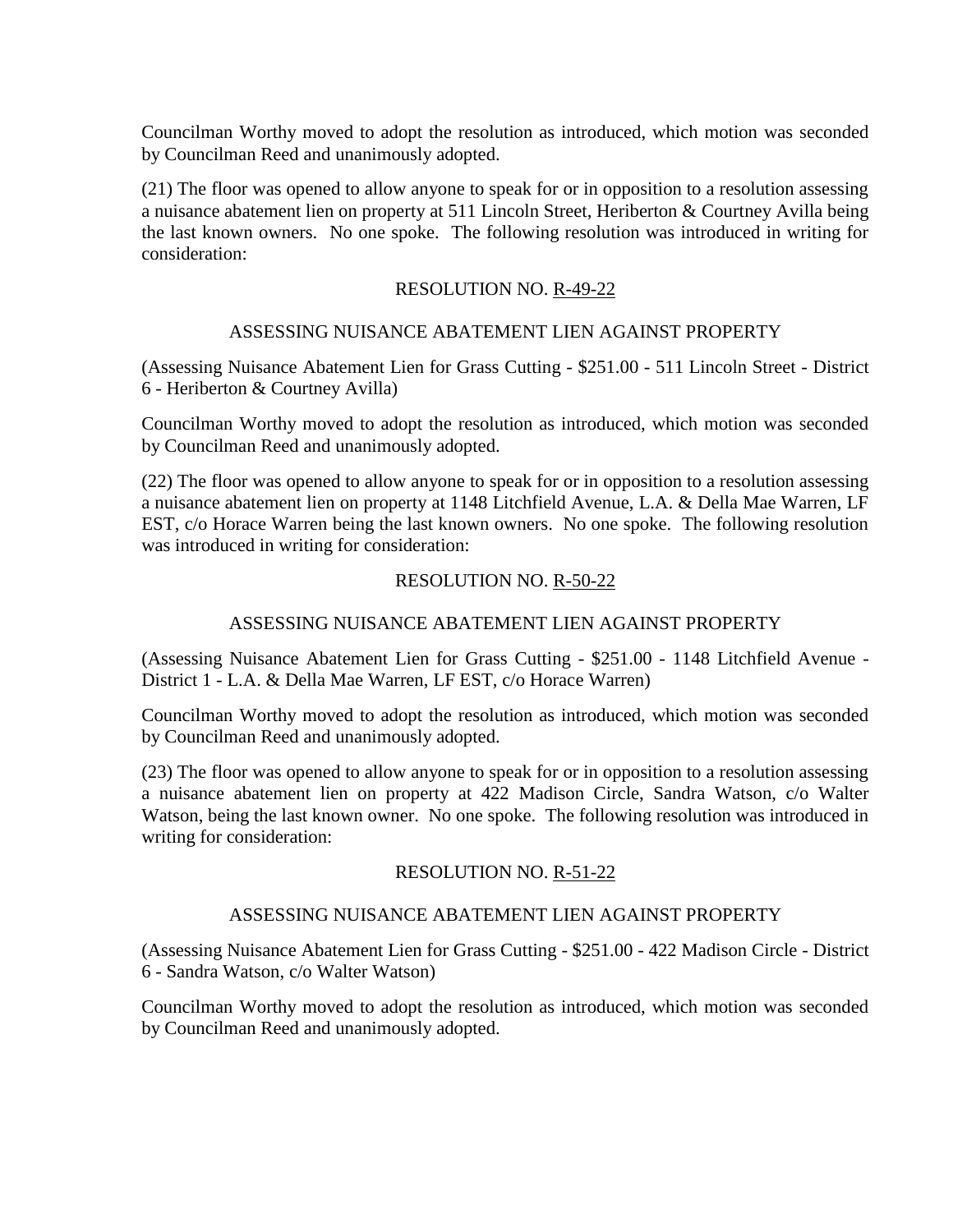(24) The floor was opened to allow anyone to speak for or in opposition to a resolution assessing a nuisance abatement lien on property at  $424$  N.  $9<sup>th</sup>$  Street, Ruby Mae, c/o Sherlene Bethley, being the last known owner. No one spoke. The following resolution was introduced in writing for consideration:

# RESOLUTION NO. R-52-22

## ASSESSING NUISANCE ABATEMENT LIEN AGAINST PROPERTY

(Assessing Nuisance Abatement Lien for Grass Cutting - \$251.00 - 424 N. 9<sup>th</sup> Street - District 3 -Ruby Mae, c/o Sherlene Bethley)

Councilman Worthy moved to adopt the resolution as introduced, which motion was seconded by Councilman Reed and unanimously adopted.

(25) The floor was opened to allow anyone to speak for or in opposition to a resolution assessing a nuisance abatement lien in the amount of \$251.00 on property at 227 Parkway Place in District 7, Lori Carter and Kevin Goodnight being the last known owners. After inquiring about the purpose of the meeting, Lori Carter requested to make payments. Councilman Worthy moved to table the resolution for one year, which motion was seconded by Councilman Reed and unanimously carried.

(26) The floor was opened to allow anyone to speak for or in opposition to a resolution assessing a nuisance abatement lien on property at 803 Rogers Street, William and Cora Lee Brown, c/o Morris Foster, III, being the last known owners. No one spoke. The following resolution was introduced in writing for consideration:

# RESOLUTION NO. R-53-22

## ASSESSING NUISANCE ABATEMENT LIEN AGAINST PROPERTY

(Assessing Nuisance Abatement Lien for Grass Cutting - \$251.00 - 803 Rogers Street - District 3 - William & Cora Lee Brown, c/o Morris Foster, III)

Councilman Worthy moved to adopt the resolution as introduced, which motion was seconded by Councilman Reed and unanimously adopted.

(27) The floor was opened to allow anyone to speak for or in opposition to a resolution assessing a nuisance abatement lien on property at 1116 Springfield Avenue, Rosa Lee Veal, c/o Alicia Veal, being the last known owner. No one spoke. The following resolution was introduced in writing for consideration:

# RESOLUTION NO. R-54-22

## ASSESSING NUISANCE ABATEMENT LIEN AGAINST PROPERTY

(Assessing Nuisance Abatement Lien for Grass Cutting - \$251.00 - 1116 Springfield Avenue - District 1 - Rosa Lee Veal, c/o Alicia Veal)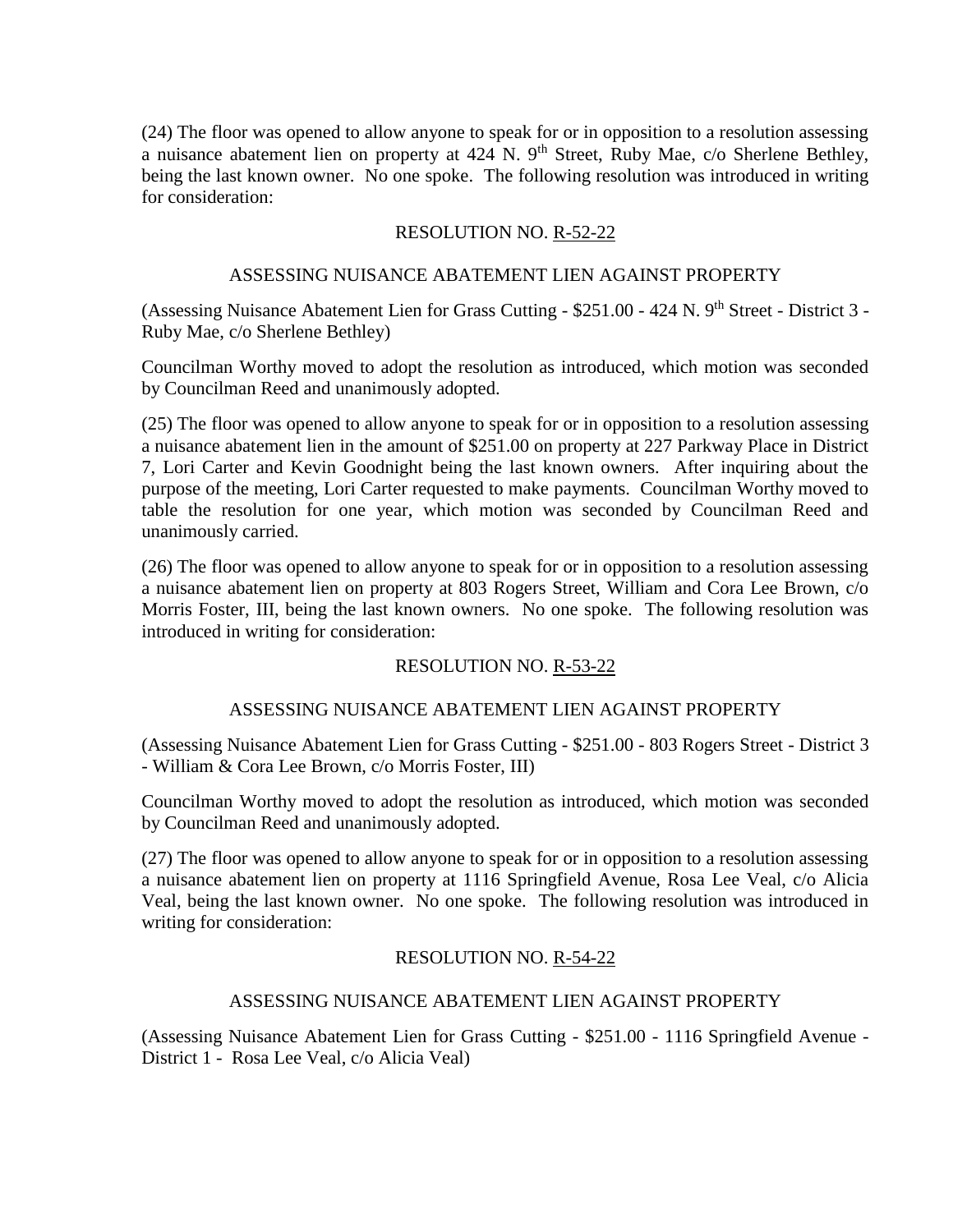(28) The floor was opened to allow anyone to speak for or in opposition to a resolution assessing a nuisance abatement lien on property at 1002 Spruce Street, Aubrey Randall Higgins and Bobbie Jean M. Higgins being the last known owners. No one spoke. The following resolution was introduced in writing for consideration:

### RESOLUTION NO. R-55-22

### ASSESSING NUISANCE ABATEMENT LIEN AGAINST PROPERTY

(Assessing Nuisance Abatement Lien for Grass Cutting - \$251.00 - 1002 Spruce Street - District 5 - Aubrey Randall Higgins; Bobbie Jean M. Higgins)

Councilman Worthy moved to adopt the resolution as introduced, which motion was seconded by Councilman Reed and unanimously adopted.

(29) The floor was opened to allow anyone to speak for or in opposition to a resolution assessing a nuisance abatement lien on property at 1401 Tennessee Avenue, Wayne Williamson being the last known owner. No one spoke. The following resolution was introduced in writing for consideration:

## RESOLUTION NO. R-56-22

## ASSESSING NUISANCE ABATEMENT LIEN AGAINST PROPERTY

(Assessing Nuisance Abatement Lien for Grass Cutting - \$251.00 - 1401 Tennessee Avenue - District 1 - Wayne Williamson)

Councilman Worthy moved to adopt the resolution as introduced, which motion was seconded by Councilman Reed and unanimously adopted.

(30) President Toles announced no council action would be necessary regarding a resolution assessing a lien in the amount of \$251.00 on property at 403 Van Courtland Street in District 6, Kenneth Bolding, Jr., being the last known owner, because it was paid in full.

(31) The floor was opened to allow anyone to speak for or in opposition to a resolution assessing a nuisance abatement lien on property at 1002 Vinson Avenue, Eagle Corp Ministries of Alabama, Alpha Properties, LLC, and Saje Investment, LLC being the last known owners. No one spoke. The following resolution was introduced in writing for consideration:

## RESOLUTION NO. R-57-22

#### ASSESSING NUISANCE ABATEMENT LIEN AGAINST PROPERTY

(Assessing Nuisance Abatement Lien for Grass Cutting - \$251.00 - 1002 Vinson Avenue - District 2 - Eagle Corp Ministries of Alabama; Alpha Properties, LLC; Saje Investment, LLC)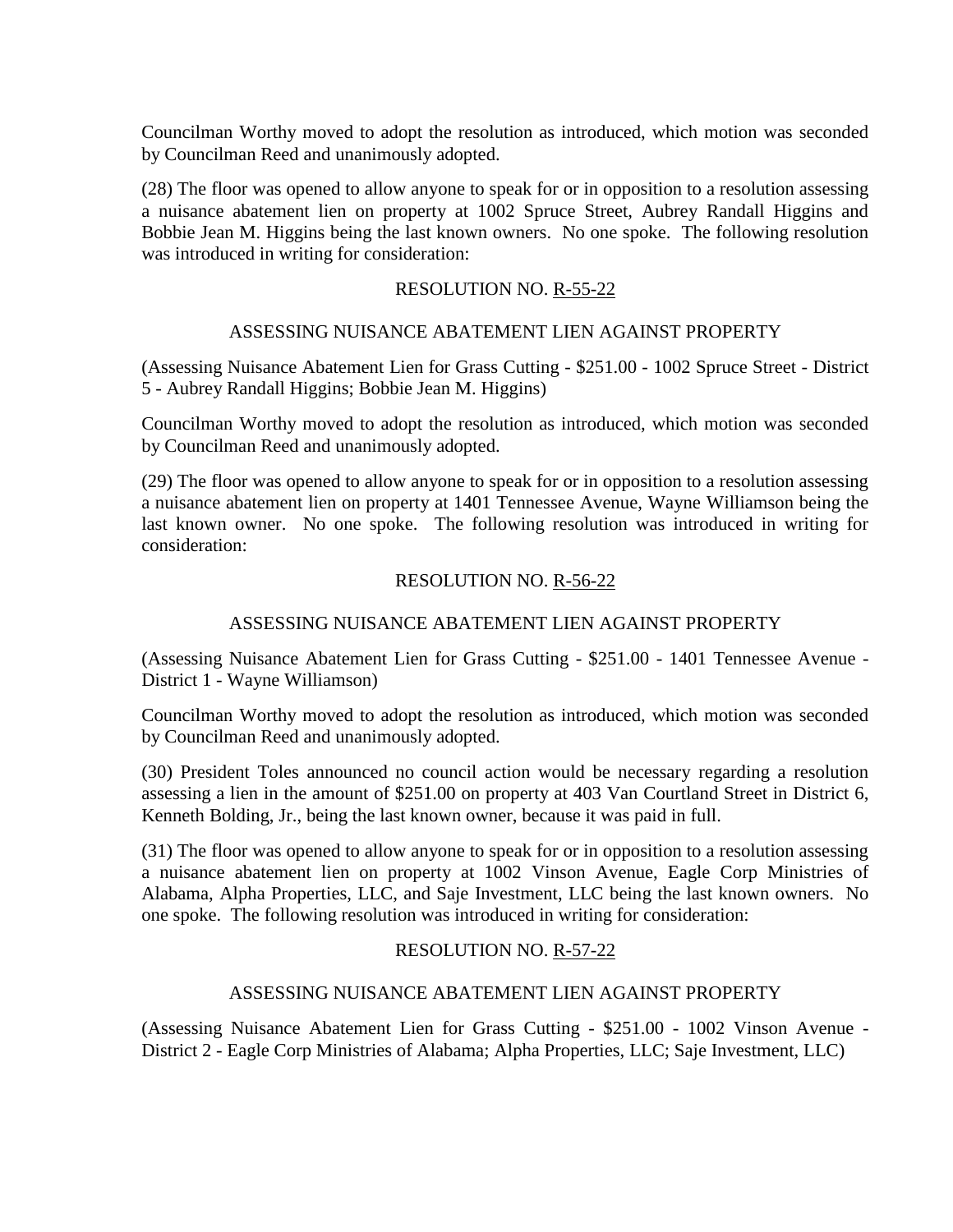(32) The floor was opened to allow anyone to speak for or in opposition to a resolution assessing a nuisance abatement lien on property at 200 Walker Street, Shivalaya, LLC being the last known owner. No one spoke. The following resolution was introduced in writing for consideration:

### RESOLUTION NO. R-58-22

### ASSESSING NUISANCE ABATEMENT LIEN AGAINST PROPERTY

(Assessing Nuisance Abatement Lien for Grass Cutting - \$426.00 - 200 Walker Street - District 6 - Shivalaya, LLC)

Councilman Worthy moved to adopt the resolution as introduced, which motion was seconded by Councilman Reed and unanimously adopted.

(33) The floor was opened to allow anyone to speak for or in opposition to a resolution assessing a nuisance abatement lien on property at 401 W. Meighan Boulevard, Los Arcos Properties and Los Arcos Properties, LLC being the last known owners. No one spoke. The following resolution was introduced in writing for consideration:

### RESOLUTION NO. R-59-22

## ASSESSING NUISANCE ABATEMENT LIEN AGAINST PROPERTY

(Assessing Nuisance Abatement Lien for Grass Cutting - \$401.00 - 401 West Meighan Boulevard - District 3 - Los Arcos Properties; Los Arcos Properties, LLC)

Councilman Worthy moved to adopt the resolution as introduced, which motion was seconded by Councilman Reed and unanimously adopted.

(34) The floor was opened to allow anyone to speak for or in opposition to a resolution assessing a nuisance abatement lien on property at 920 Wilson Avenue, Nathaniel Pollard being the last known owner. No one spoke. The following resolution was introduced in writing for consideration:

#### RESOLUTION NO. R-60-22

## ASSESSING NUISANCE ABATEMENT LIEN AGAINST PROPERTY

(Assessing Nuisance Abatement Lien for Grass Cutting - \$251.00 - 920 Wilson Avenue - District 2 - Nathaniel Pollard)